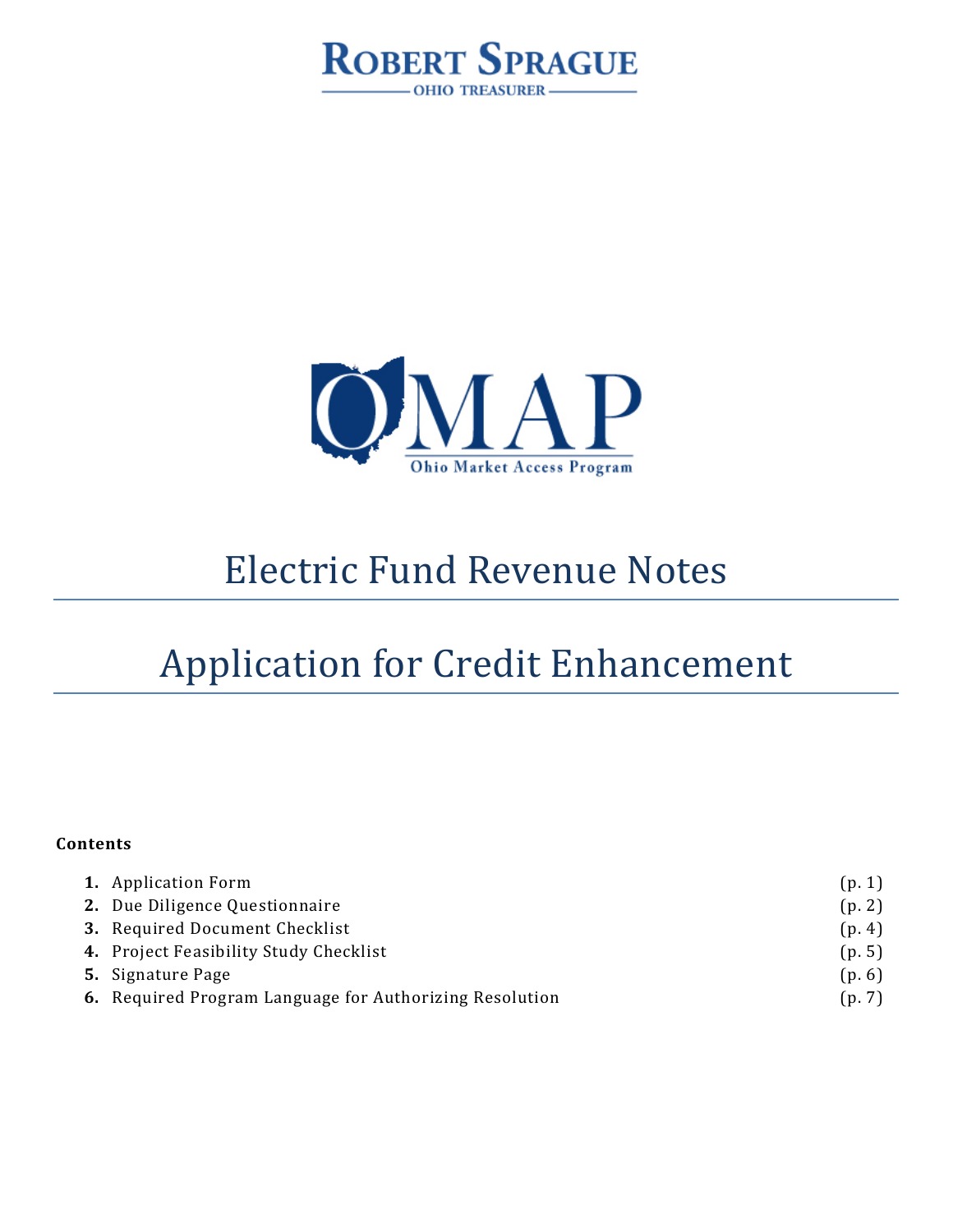

Ohio Treasurer of State

Ohio Market Access Program – Note Wrap

#### **Electric Fund Revenue Notes**

#### **Application for Credit Enhancement**

This application is only to be used for notes backed by Electric Fund revenue. If the applicant plans to pledge

additional revenue streams towards repayment, a supplemental application is also required.

# **Name and address of Issuer: Type of issuer (city, village, township): Issuer contact (name, title, phone number and email): Purpose of note issue:**  Amount of note issue: **Amount of new money:** Amount of new money: **Amount of refunding: Taxable or tax-exempt? Source of repayment / pledged revenue source?**  ELECTRIC FUND REVENUE **Estimated Sale Date: Estimated Issue/Closing Date: Estimated Maturity Date: Bond Counsel firm: Bond Counsel Contact (name, phone number and email): Underwriter firm (if applicable): Underwriter Contact (name, phone number and email): Financial Advisor firm (if applicable): Financial Advisor Contact (name, phone number and email): Paying Agent: Paying Agent Contact (name, phone number and email):** Choose option from drop down

For electronic submissions, please limit the total file size of all attachments to 20MB. The Treasurer's Office cannot accept password-protected zip files. This application is subject to review by the Treasurer for consistency with program guidelines. Final approval of this application will be conditioned upon compliance with program requirements, including appropriate note authorization in a form and substance satisfactory to the Treasurer and execution of a Standby Note Purchase Agreement between and among the Treasurer, Issuer and a Paying Agent.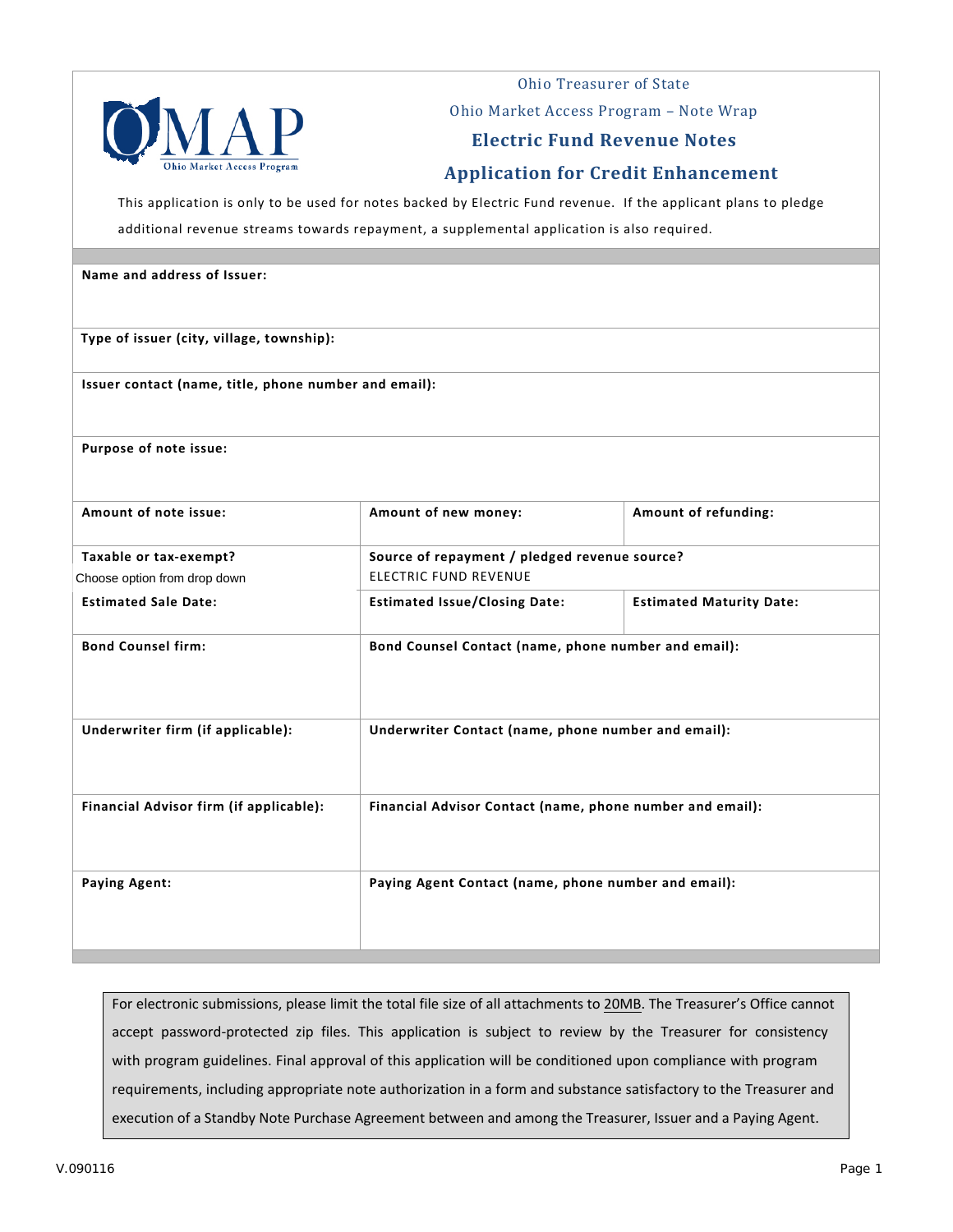# **Due Diligence Questionnaire & Additional Information**

The following questionnaire is required from the Issuer in connection with the Issuer's application for credit enhancement from the Treasurer of State's Ohio Market Access Program. Please provide responses to all questions listed below and provide the documentation as attachments in .pdf format. Questions may be directed to [OMAP@tos.ohio.gov](mailto:OMAP@tos.ohio.gov) or (614) 466-7752.

### **Informational Questions**

1. In the following table, list the chief executive officer, chief financial officer, and chief legal officer (or equivalents) along with each individuals' phone number and email address

| Name | Title | <b>Contact Information</b> |
|------|-------|----------------------------|
|      |       |                            |
|      |       |                            |
|      |       |                            |

2. Are there are any taxes or other assessments that fund the electric utility? If yes, please provide details on revenue source and the amount of revenue generated by that source in the most recent fiscal year.

3. Excluding the BANs that are the subject of this application, does the applicant plan to issue any new debt or apply for any loans within the next 12 months that are payable from electric utility revenue? If yes, please explain in detail.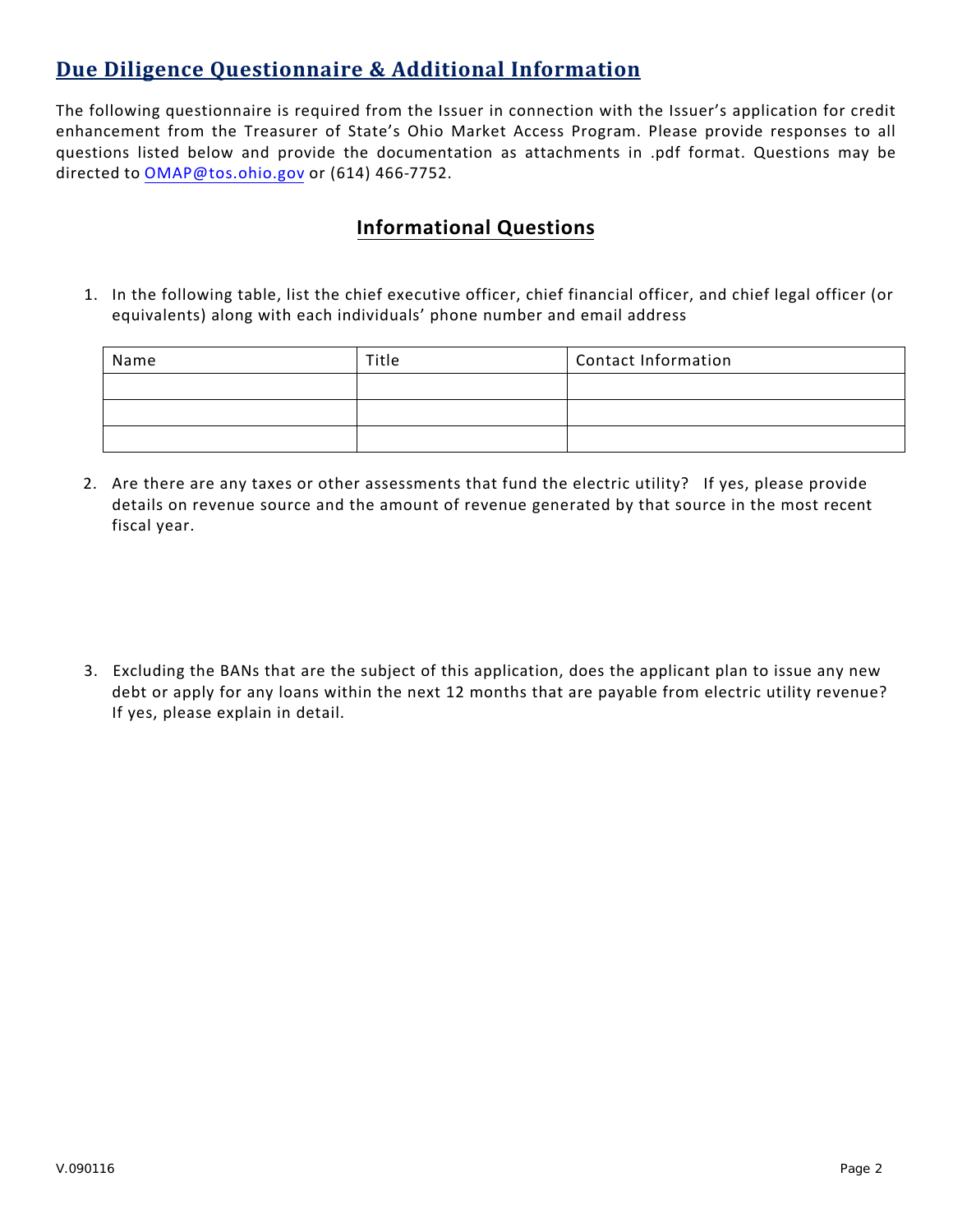#### **Disclosure Questions**

**Additional space appears below to provide detailed answers to these five questions. Please submit additional pages if the provided space is insufficient.**

- 1. Has the applicant experienced the failure of a public sale of bonds or BANs within the past three years? If yes, please explain in detail.
- 2. Are any officers or employees of the applicant under investigation for any negligent or fraudulent activity involving the applicant's financial matters? If yes, please describe in detail.
- 3. Is the applicant party to any pending litigation that may result in liabilities above and beyond any existing insurance coverage? If yes, please provide a summary of such litigation and provide the name and contact information of the primary attorney representing the issuer with respect to the litigation.
- 4. Has the applicant, at any time within the past five years, violated any covenants in any of its continuing disclosure agreements (regardless of the nature of the pledged revenue source)? If yes, please explain in detail.
- 5. Have there been any material changes to the applicant's financial or economic position since the end of the last fiscal year for which an audit has been provided? (bond issuance, refunding, change in tax base, etc.). If yes, please explain in detail.
- 6. Please disclose any other circumstance or situation which could reasonably affect the decision of a purchaser to purchase the subject obligations or that could reasonably be expected to affect the rate borne by such securities.

#### 7.

**Additional space to answer the Disclosure Questions appearing on this page:**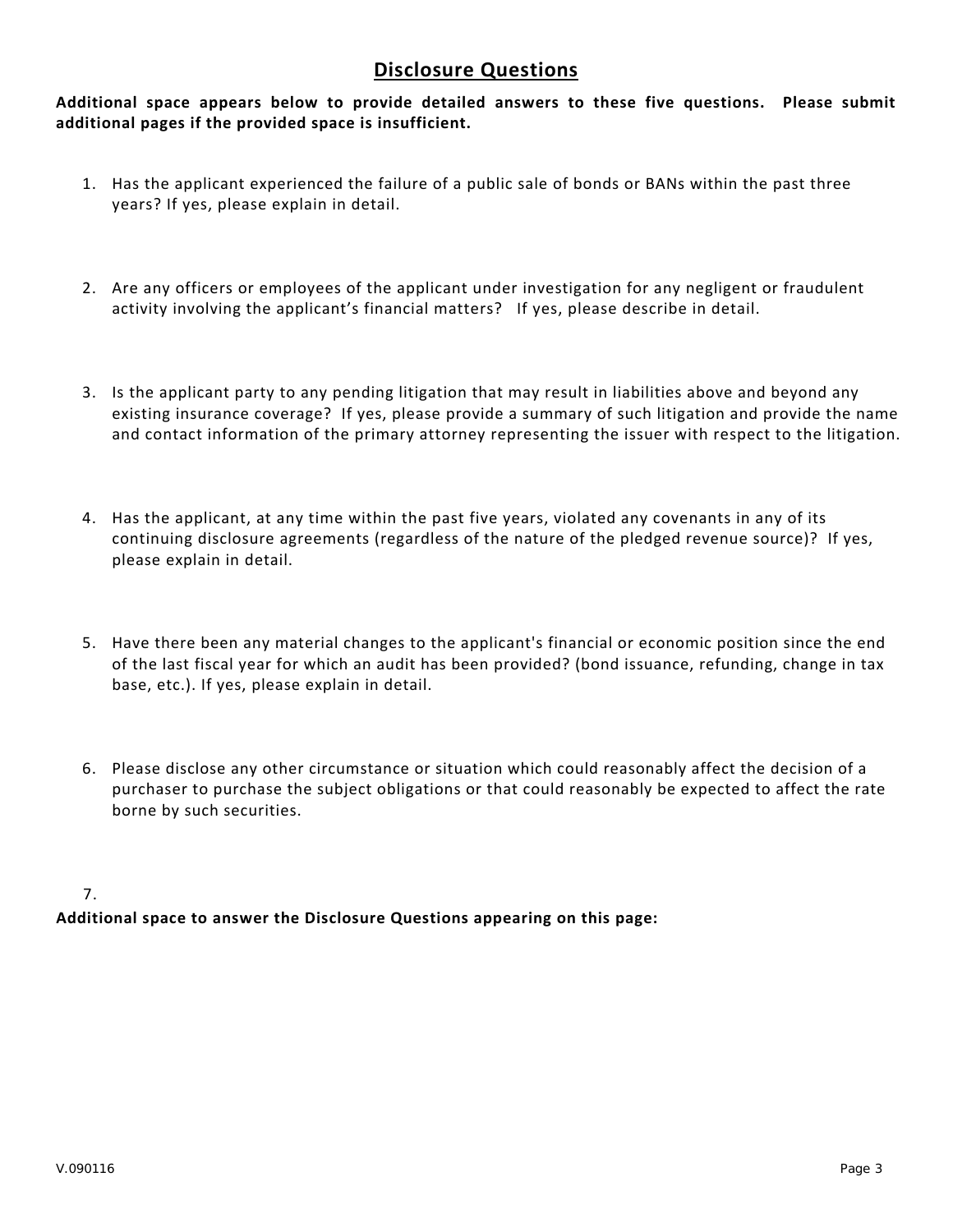# **Required Document Checklist**

|           | Please submit electronic or scanned copies of each of the following documents:                                                                                                               |  | Included with<br>application?<br>Yes<br>No. |  |
|-----------|----------------------------------------------------------------------------------------------------------------------------------------------------------------------------------------------|--|---------------------------------------------|--|
|           | 1. Signed OMAP application in which all questions are answered.                                                                                                                              |  |                                             |  |
|           | 2. The authorizing resolution for the note issuance with the required program<br>language included. If the resolution has not yet to be authorized, please<br>provide the most recent draft. |  |                                             |  |
| issuance. | 3. A report from the Ohio Municipal Advisory Council for the planned note                                                                                                                    |  |                                             |  |
|           | 4. A copy of the most recent detailed monthly invoice that the electric utility<br>received from its power provider(s) or joint action agency.                                               |  |                                             |  |
|           | 5. Copies of all financial reports filed pursuant to R.C. § 117.38 that pertain to<br>fiscal years for which the Auditor of State has not yet released an audit report.                      |  |                                             |  |
|           | 6. Most recent management letter issued to applicant by Auditor of State (these<br>letters are not available for download on the AOS website).                                               |  |                                             |  |
|           | 7. Reports issued within the past two years by credit ratings agencies that<br>pertain to the applicant's electric revenue, general obligation or other debt.                                |  |                                             |  |
|           | 8. Please provide a summary of any capital and operating leases, or other<br>material contract obligations, and a schedule of payments.                                                      |  |                                             |  |
|           | 9. Most recent draft of the Standby Note Purchase Agreement and the Bond<br>Counsel Opinion for the note issuance.                                                                           |  |                                             |  |

**\*\* The application is not considered complete until all documents are attached and all questions answered \*\*** 

**\*\* In addition to all the required documents set forth on this sheet, OMAP reserves the right to request that applicants provide additional documentation to facilitate review of the application. \*\***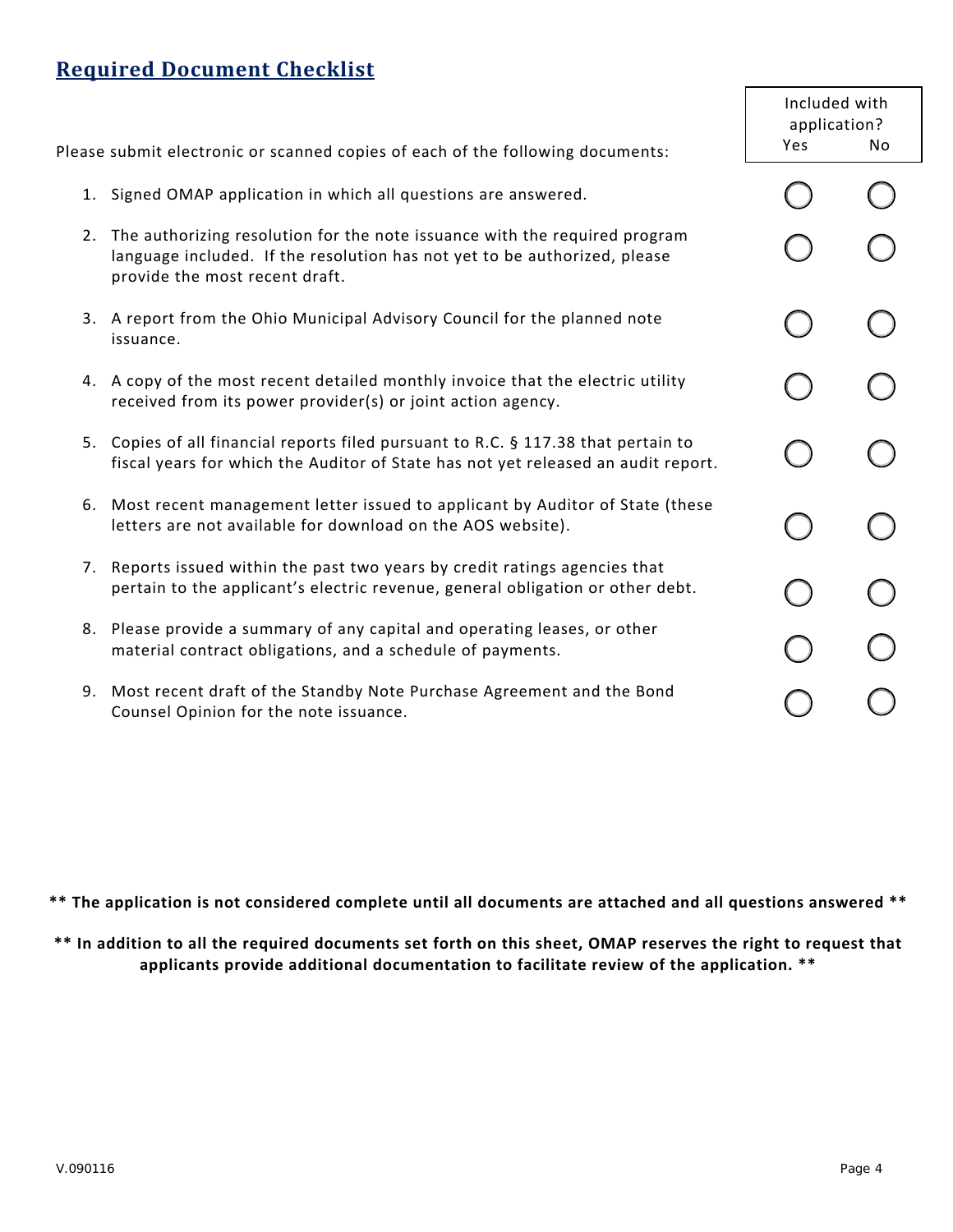# **Project Feasibility Study Checklist**

Submit a project feasibility study or consulting engineer report that contains the following information:

- A. Number of residential, commercial, and industrial customers served by the utility (both inside and outside municipal limits);
- B. Amount of annual revenue derived from sales to residential, commercial, and industrial customers (both inside and outside municipal limits);
- C. The identity of the utility's five largest customers, including annual sales in both dollars and kWh;
- D. Detailed description about the process that must be followed to implement a rate change and collect additional revenue (includes, but is not limited to: who decides on a rate increase, how often those individuals meet, the number of required readings for an ordinance, how long it would take for a new rate to become effective, and how long customers have to pay their bills);
- E. Detailed description of any Power Cost Adjustment (PCA) assessed by the utility (includes, but is not limited to: how the PCA is calculated, how often the PCA can change, a timeline showing the various steps and number of days it would take for increased generation costs to be reflected in customer invoices);
- F. Detailed descriptions of *each* of the utility's sources of electricity, including:
	- i. fuel source used to produce power (i.e., coal, natural gas, wind, solar);
	- ii. summary of contractual relationship between the applicant and generation source (i.e., take-or-pay, direct ownership, all requirements);
	- iii. the total amount of the plant's capcity (MW) designated for the applicant;
	- iv. the resource type from the perspective of the applicant (i.e., base load, intermediate, peaking, etc.)
- G. Table showing the capacity of each of utility's power sources and how they sum to system capacity; peak demand; and planning reserve (all in MW);
- H. Comparison of rates charged by applicant versus nearby investor-owned utility;
- I. Financial statements for the electric utility with at least three years of historical data and three years of projected data. The statements should show the component portions of revenues, expenses, and debt service.

#### **\*\* The application is not considered complete until all documents are attached and all questions answered \*\***

**\*\* In addition to all the required documents set forth on this sheet, OMAP reserves the right to request that applicants provide additional documentation to facilitate review of the application. \*\*** 

Ŏ<br>O<br>O

Included with application? Yes No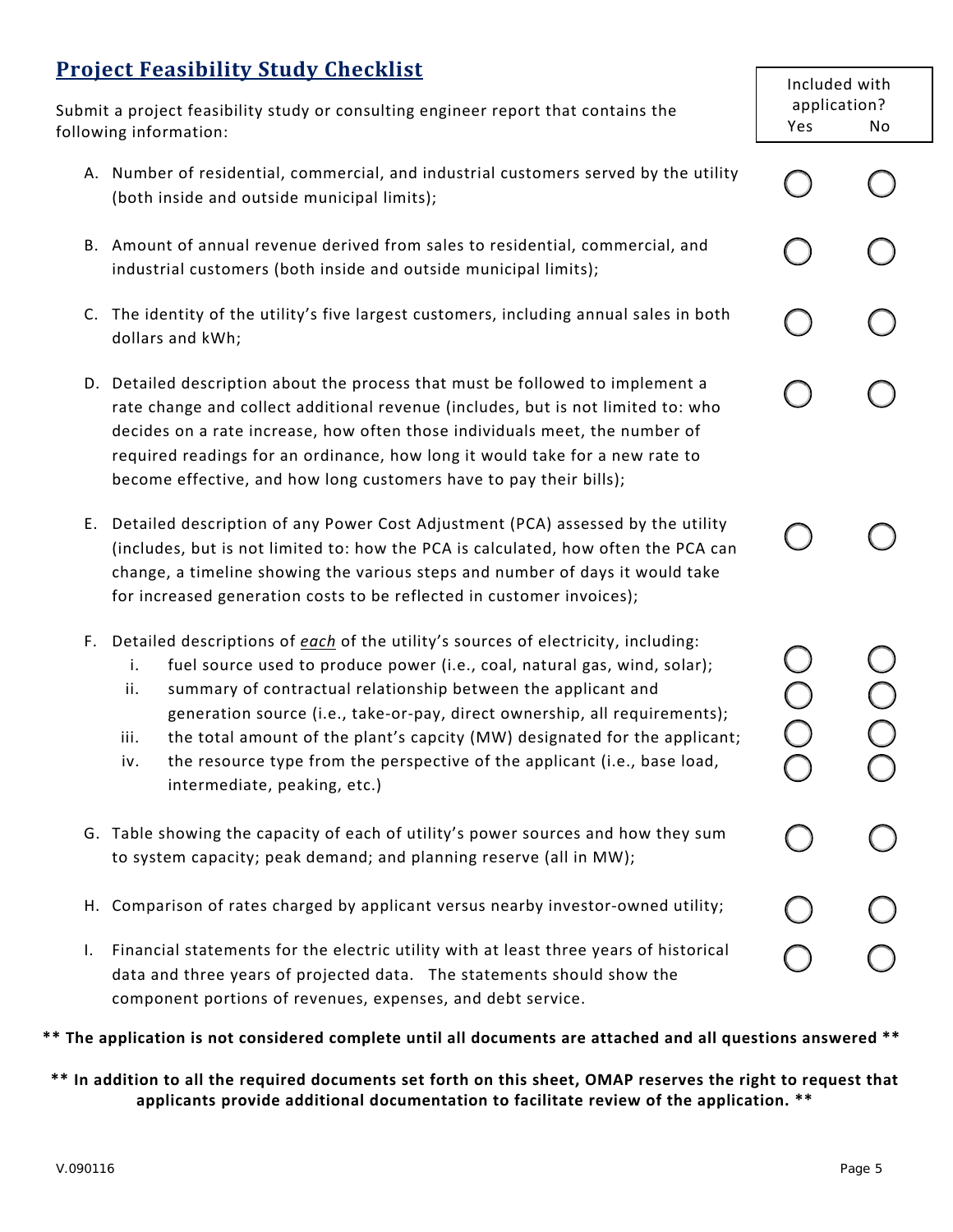# **Certification**

The undersigned hereby certifies on behalf of the Issuer that the foregoing information regarding the Issuer is true and accurate and does not contain any untrue statement of a material fact or omit to state a material fact necessary in order to make the statements made, in light of the facts and circumstances under which they were made, not misleading.

Additionally, the undersigned, on behalf of the Issuer, agrees to payment of all costs associated with participating in the program, including ratings fees and administrative fees as determined by the Treasurer.

**Issuer:** 

**Signature of Applicant:** 

X

**Date:**

**Prepared By:**

**Preparer's phone and email:**